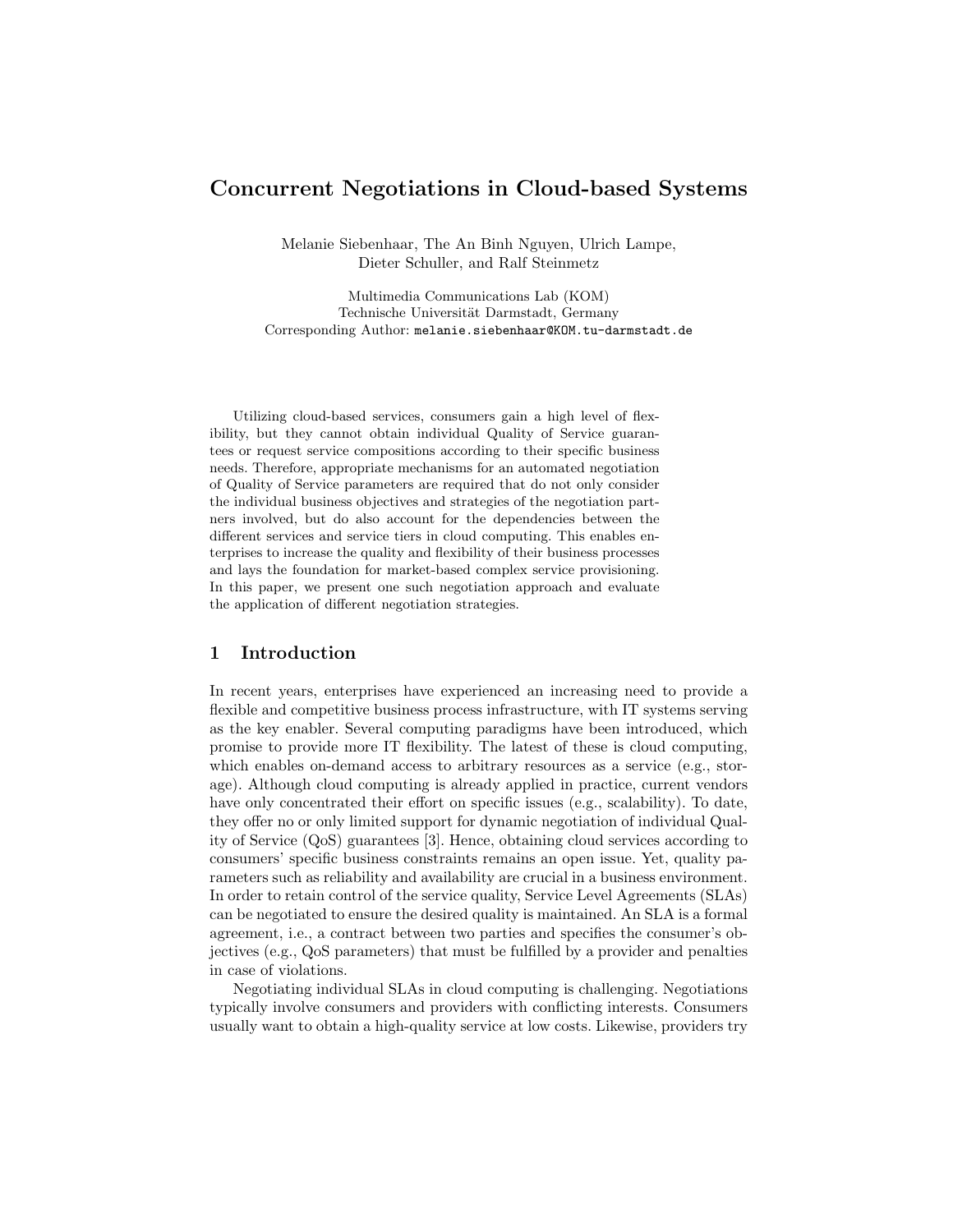to achieve the highest possible profit in line with demand, given their currently available QoS levels and capacities. Finally, consumers and providers each have to decide on a promising negotiation strategy. Since both parties try to achieve the highest possible utility and, due to the business context, do not want to disclose too much private information (e.g., business goals, cost factors), a negotiation of QoS parameters is necessary.

In addition, there can be multiple competing providers in the market, which offer the same type of service, but with different properties. Therefore, consumers wish to explore the heterogeneous service properties of different providers in advance in order to determine the most suitable services before establishing an agreement with a specific provider. Furthermore, if consumers want to combine services from different cloud providers, also the composition must satisfy the consumers' QoS requirements. Hence, it is necessary to negotiate concurrently with multiple providers from a consumer's point of view. Likewise, it is also required to conduct concurrent negotiations with multiple consumers from a provider's point of view in order to determine the consumers which generate the highest possible profit. Further challenges arise in relation to the several dependencies between the different service tiers (e.g., software, infrastructure) [2] in cloud computing. While service consumers wish to obtain specific services from different service providers, the service providers in turn must acquire the necessary resources for service execution from infrastructure providers. Hence, besides the issue of resource availability, also the adherence to SLAs across different administrative domains has to be considered.

Due to the large number of cloud providers and cloud consumers, the information exchange between the parties involved is very complex. Thus, a dynamic, scalable, and automated approach is required for negotiating SLAs with multiple providers across heterogeneous domains.

In the past, several approaches have been proposed for SLA negotiation in different fields of research (e.g., [17], [19]). However, very few effective solutions for automated negotiation have been provided so far [18]. In this paper, we present an approach for negotiating SLAs with multiple cloud providers across multiple tiers. We propose a cloud negotiation support system (CNSS) that can be employed on every service tier. Furthermore, we compare different negotiation strategies to be applied in our scenario.

The remainder of the paper is structured as follows. Section 2 discusses related approaches in the field of concurrent negotiations with multiple parties. In Section 3, the requirements for negotiating SLAs with multiple cloud providers across heterogeneous domains are described. Section 4 introduces our negotiation approach and Section 5 presents initial experimental results of our evaluation of different negotiation strategies. The paper closes with a conclusion and future directions in Section 6.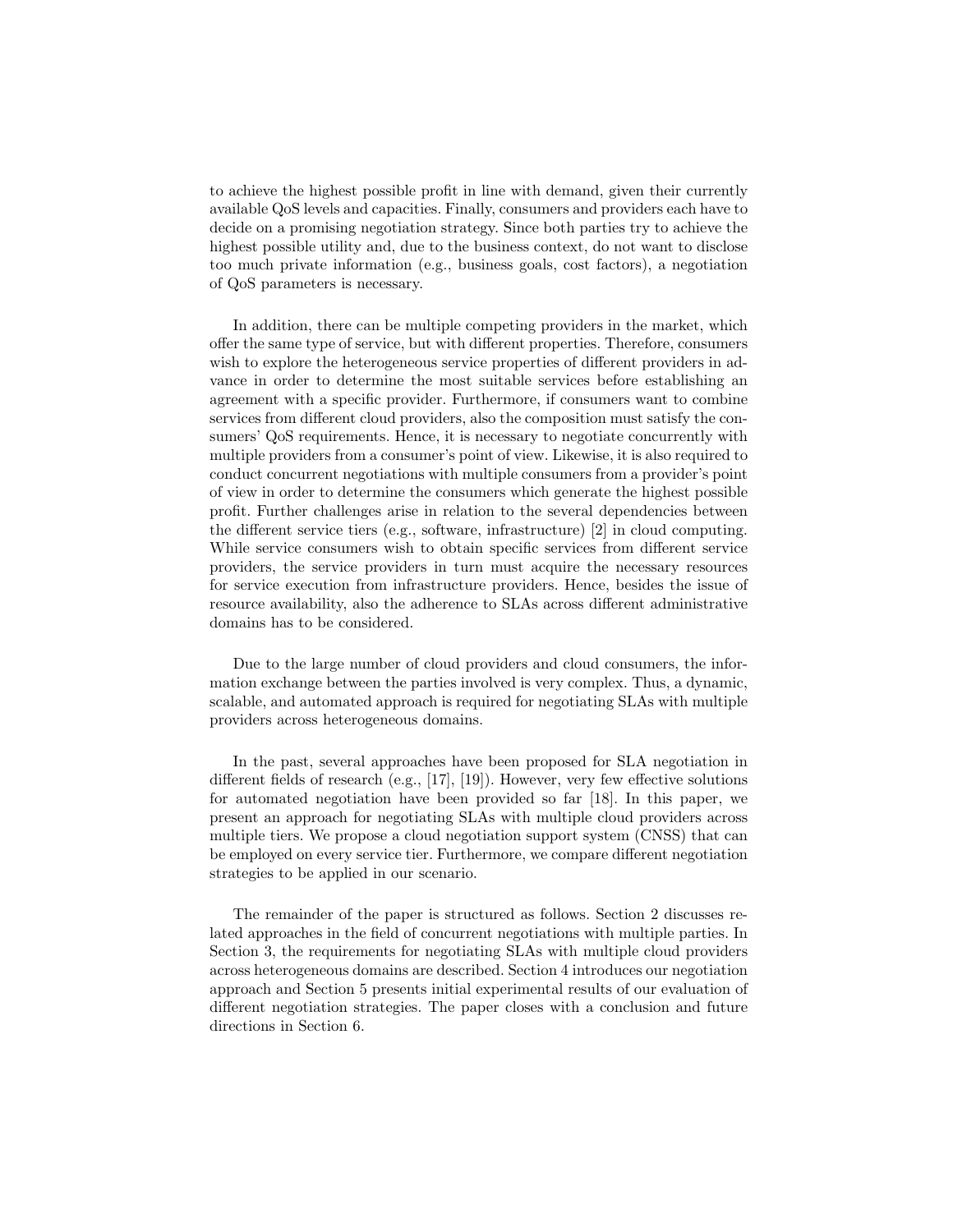Table 1. Overview of Related Work

| Mathi Mathi Concar (concertaination |          |                   |          |                          |                                |                                  |  |  |
|-------------------------------------|----------|-------------------|----------|--------------------------|--------------------------------|----------------------------------|--|--|
| Publication                         |          |                   |          |                          | Protocol                       | <i>Strategy</i>                  |  |  |
| This approach                       | $\times$ | $\times\times$    | $\times$ | $\times$                 | Mod. Extended CNP              | Time-dependent                   |  |  |
| Aknine et al. [1]                   |          | $\times\times$    | $\times$ | $\overline{\phantom{m}}$ | Extended CNP                   |                                  |  |  |
| Chhetri et al. [4]                  | $\times$ | $-\times$         |          |                          | $\times$ Alternate Offer + CNP |                                  |  |  |
| Di Nitto et al. [7]                 | $\times$ | $\times\times$    |          | $\times$                 |                                | Optimization                     |  |  |
| $Sim$ and $Shi$ [13]                |          | $-\times$         | $\times$ | $\times$                 | Alternate Offer                | $P_{\text{Renge}} + \text{Time}$ |  |  |
| Dang and Huhns [6]                  | X        | XX.               | $\times$ | $\overline{\phantom{m}}$ | Alternate Offer                |                                  |  |  |
| $Sim$ [15]                          |          | $\times$ $\times$ | $\times$ | $\times$                 | Alternate Offer                | Market-driven                    |  |  |

### 2 Related Work

Several approaches for concurrent negotiations with multiple providers have been proposed so far in different fields of research (cf. Table 1).

Aknine et al. [1] present an extension of the contract net protocol (CNP) [16] in order to support concurrent many-to-many negotiations. Basically, the contract net protocol is a simple one round-based protocol for task distribution in IT systems. The authors introduce a two-phase negotiation process which enables prospective contractors to overbid other offers. However, strategies and the assignment of multiple tasks are not considered in their approach.

Chhetri et al. [4] also adapt the CNP and propose a coordinated architecture for agent-based SLA negotiations. In their architecture, a global coordinator agent is responsible for determining a service composition according to consumer's QoS requirements. Local negotiation agents in turn conduct negotiations with multiple providers in order to achieve an agreement for a specific service type. A negotiation agent negotiates with multiple providers in an iterative manner over multiple rounds. No bidding strategies are specified.

In [7], Di Nitto et al. suggest a search-based solution for SLA negotiation. Similar to the work in [4], each negotiation participant is represented by a coordinator and several negotiators. In contrast to [4], Di Nitto et al. make use of an intermediate mediator in the form of a marketplace. The marketplace issues proposals to the participants based on an optimization algorithm in order to improve the convergence of the offers. The authors do not explicitly state a protocol for message exchange and private information is disclosed to the marketplace.

Sim and Shi [13] propose an approach for allocating multiple types of resources to perform a particular computation in grid computing. Consumers and providers apply a time-dependent strategy and are allowed to break an intermediate contract by paying a penalty fee. In addition, the strategy of the consumers is based on the calculation of the expected utility of the proposals and the prob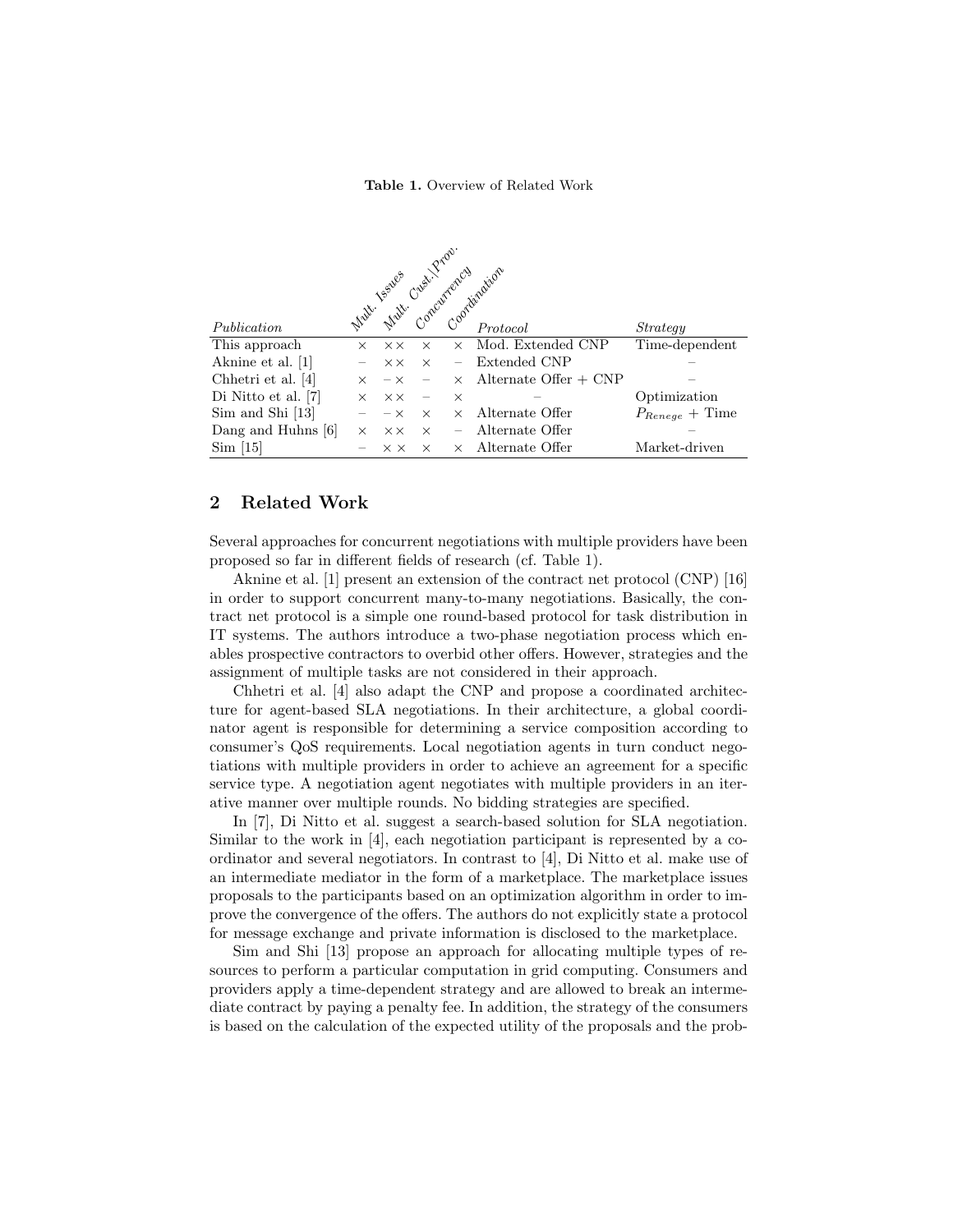abilities that providers will renege from an intermediate contract. This approach requires the management of commitment and decommitment of contracts. Furthermore, a breach of contract may affect reputation.

In [6], Dang and Huhns adapt the alternate offers protocol in order to support concurrent negotiations with multiple issues in case of many-to-many negotiations. Their approach is based on the extended CNP [1] and also introduces two negotiation phases. Since counter-proposals can overbid formal proposals, it is obvious, that the negotiation may result in an infinite loop. The authors argue that this situation can be prevented by enforcing time constraints. However, time-dependent strategies are not considered in their approach.

Sim [15] focuses on market-based SLA negotiations in cloud computing. He considers a three-tier model where negotiation takes place between consumers, brokers and resource providers. A market-driven strategy is applied, where the concession amount depends on time, trading alternatives and competition. In his model, an agent can also renege from an intermediate contract by paying a penalty fee. The main goal for consumers is price minimization. However, for general SLA negotiation support, other QoS parameters must also be considered.

Our approach allows to combine services from multiple providers and to negotiate individual QoS parameters across multiple tiers. We introduce coordinating entities to manage the composition and make use of a two-phase protocol for concurrent negotiations with multiple providers. In the second phase of the protocol, we permit multiple overbidding. Furthermore, we apply time-dependent strategies, which stop the overbidding process if necessary.

# 3 Negotiation Model and Requirements

The work at hand focuses on service composition in cloud computing, where m services from different providers can be combined to form a complex service. Our approach is based on a market model where consumers submit their requirements to brokers in terms of desired functional and non-functional properties for specific services [3]. The brokers have access to a service registry in the market. By querying the registry, a broker is able to determine the sets of the most suitable cloud providers for the different  $m$  services based on the functional properties. A broker acting on behalf of a consumer conducts the negotiation of the non-functional properties, i.e., QoS parameters for the m services resulting in an agreement or in the breakdown in negotiations. For this purpose, a broker has to start m negotiation processes. Each process consists of concurrent one-to-many negotiations for a specific type of service with a set of providers. In addition, it may also be necessary for a service provider to initiate further negotiations with multiple providers on the lower resource level in order to lease infrastructure for the deployment of a specific service instance. To realize our approach, an appropriate negotiation mechanism is required to conduct concurrent negotiations with multiple providers, even across multiple tiers.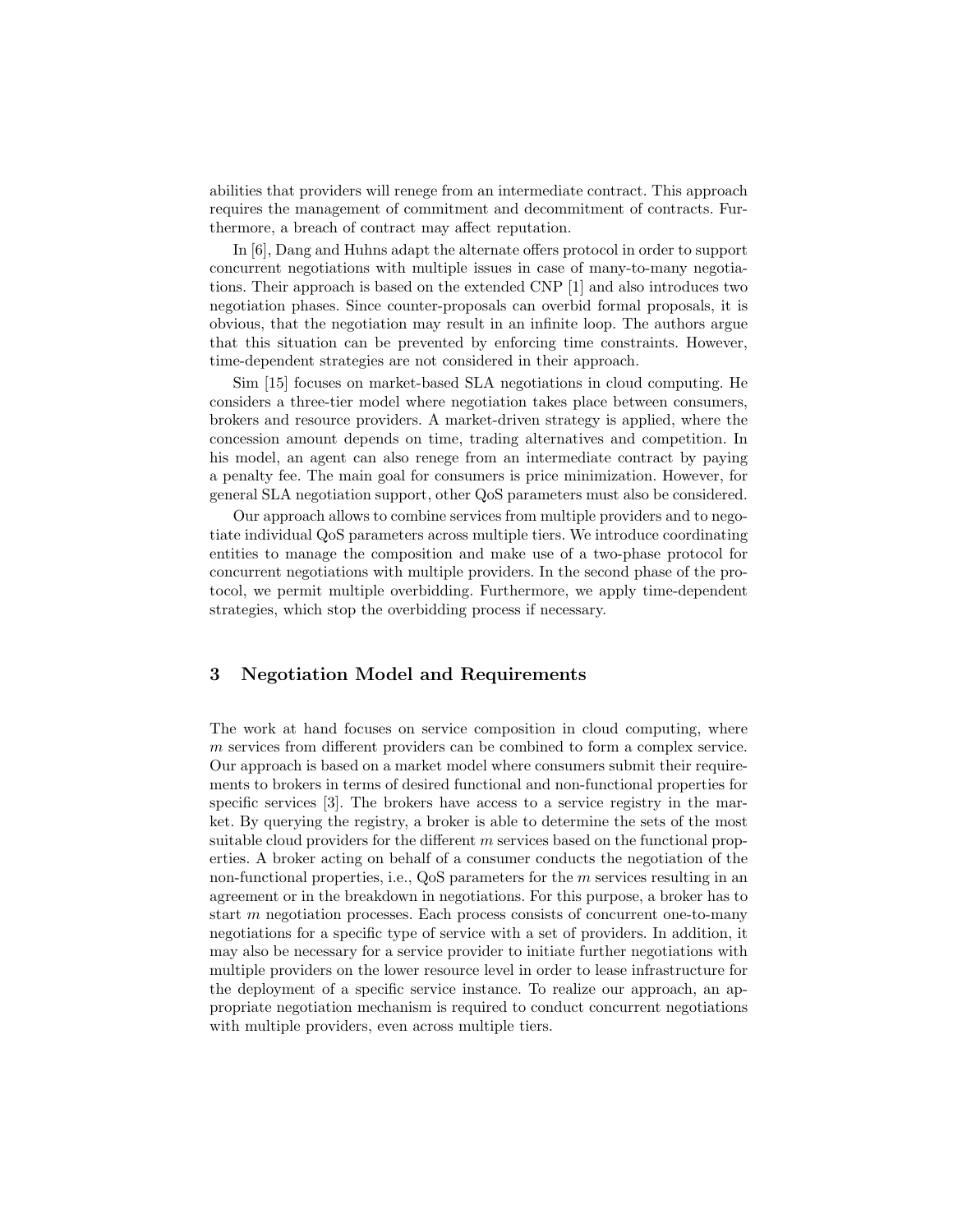#### 3.1 One-To-Many Negotiations

Basically, a negotiation mechanism consists of two components: a negotiation protocol and the negotiation strategies of the negotiating parties [9]. The negotiation protocol specifies the rules for interaction (i.e., message exchange, conditions for agreement) between the negotiating parties and the negotiation strategies must be compatible with the applied protocol. A negotiation strategy defines the sequence of actions planned to make during negotiation by a participant.

In our scenario, each negotiation concerns a specific service and the negotiating parties have multiple conflicting interests (e.g., price). The conflicting interests refer to the negotiable values in the form of non-functional parameters of a service. Similar to Microsoft Office<sup>1</sup> and research conducted in the area of Web services [19], we assume that each service is offered in the form of different priced packages (e.g., Gold, Silver, Bronze).

As input for negotiation, consumers and providers must specify their requirements for each service. We assume that the consumer specifies ranges for the several QoS parameters reflecting the lower and upper bounds he is willing to accept (e.g., response time between 5 ms and 10 ms). Since some parameters may be more important than others, we also assume that the consumers and providers specify weights for each QoS parameter. Furthermore, a goal is required on both, consumer and provider side, in order to make decisions during each round of the negotiation process and, ultimately, to reach an agreement. On both sides, the goal can be expressed based on the expected benefit from a given service offer. From a consumer's perspective, this can be mathematically expressed as follows: Given a set of m attributes  $X = \{x_1, ..., x_m\}$  and different weights  $W = \{w_1, ..., w_m\}$  for the attributes with  $\sum_{i=1}^{m} w_i = 1$  for a desired cloud-based service. Let  $U_e^t = f(W, X)$  be the expected utility of the service consumer in round t and let  $U_e'$  be the minimum expected utility of the service consumer. Further, let  $O^t = \{o_1, ..., o_n\}$  be the set of service offers provided by n cloud providers in round t and  $U^t(o_i)$  be the utility of the consumer for the service offer from the  $i^{th}$  provider. Given these parameters, the general goal is to choose a service offer  $o_i$  during negotiation that results in a minimum distance between the consumer's expected utility  $U_e^t$  and the utility  $U^t(o_i)$  of the service offer  $o_i$  to the consumer (cf. Equation 1).

$$
\underset{i}{\arg\min} f(i) = \left| (U_e^t - U^t(o_i)) \right| \text{ where } U^t(o_i), U_e^t \ge U_e' \tag{1}
$$

### 3.2 Complex Cloud Service Negotiation Requirements

Several implicit and explicit assumptions are already part of the one-to-many negotiation model mentioned above. However, further requirements must be taken into account for our global cloud service composition scenario.

<sup>1</sup> http://office.microsoft.com/en-us/buy/office-2010-which-suite-is-right-for-you-FX101825640.aspx [last access: 2011-10-01]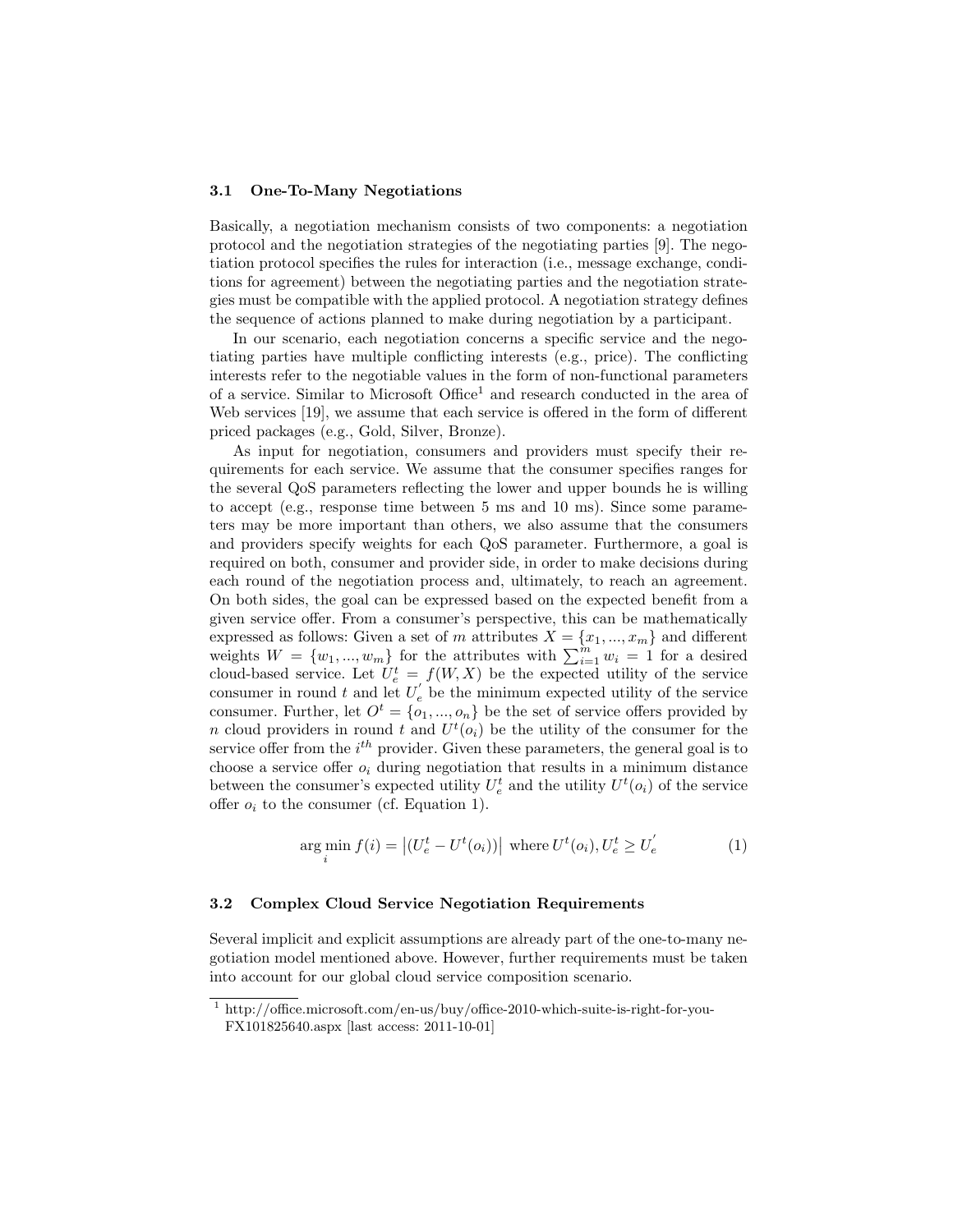- Common Protocol: In order to enable interoperability, consumers and providers must agree on a common protocol first before participating in a negotiation. This issue is addressed by conducting so-called meta-negotiations (e.g., [3]), which are performed before the actual negotiation takes place. Meta-negotiations are not part of our work.
- Imperfect Information: To allow for optimal negotiation results, the scoring information must be public [11]. However, if the parties have competing interests, the parties do not want to disclose their strategies to other parties. Hence, some information must be private (e.g., decision models) and other information must be public (e.g., expected QoS parameters of a consumer).
- Time Limits: We assume a given time limit as a condition for the completion of negotiations, since service brokers do not have an infinite amount of time to reach an agreement [12].
- Administrative Domains: In a common three-tier cloud model [2], users need to negotiate with service providers, who must, in turn, negotiate with resource providers to acquire the required resources. The QoS levels provided by service providers depend on the QoS levels provided by the resource providers. Hence, SLAs must be established across tiers while considering the dependencies between the QoS levels on different tiers.
- Coordination: Besides the dependencies across tiers, it is also necessary to coordinate the service composition. Coordinators must be established in order to balance the dependencies between the QoS parameters of the different services and to manage the available resources (e.g., [4], [7]).
- Security: The communication between the negotiating parties must be performed in a secure manner (e.g., SSL encryption of messages). These issues are not considered in our work.

# 4 Approach

Based on the assumptions and requirements outlined in the last section, we propose an approach for concurrent negotiations in cloud-based systems in order to combine services from multiple providers. From the discussion of related work in Section 2 it follows that coordinating entities are required when consumers want to combine services from multiple providers. In addition, other entities are necessary, which are controlled by coordinators, to conduct the negotiations.

### 4.1 Negotiation Architecture

Our negotiation architecture is based on the models proposed by Di Nitto et al. [7] and Chhetri et al. [4]. Each entity participating in the negotiation is represented in the form of a Cloud Negotiation Support System (CNSS) as depicted in Figure 1. After having received a service composition request from a consumer, a broker determines the most suitable cloud providers for each of the different services based on the consumer's functional requirements. Subsequently, the service composition request is passed to the CNSS of the broker together with the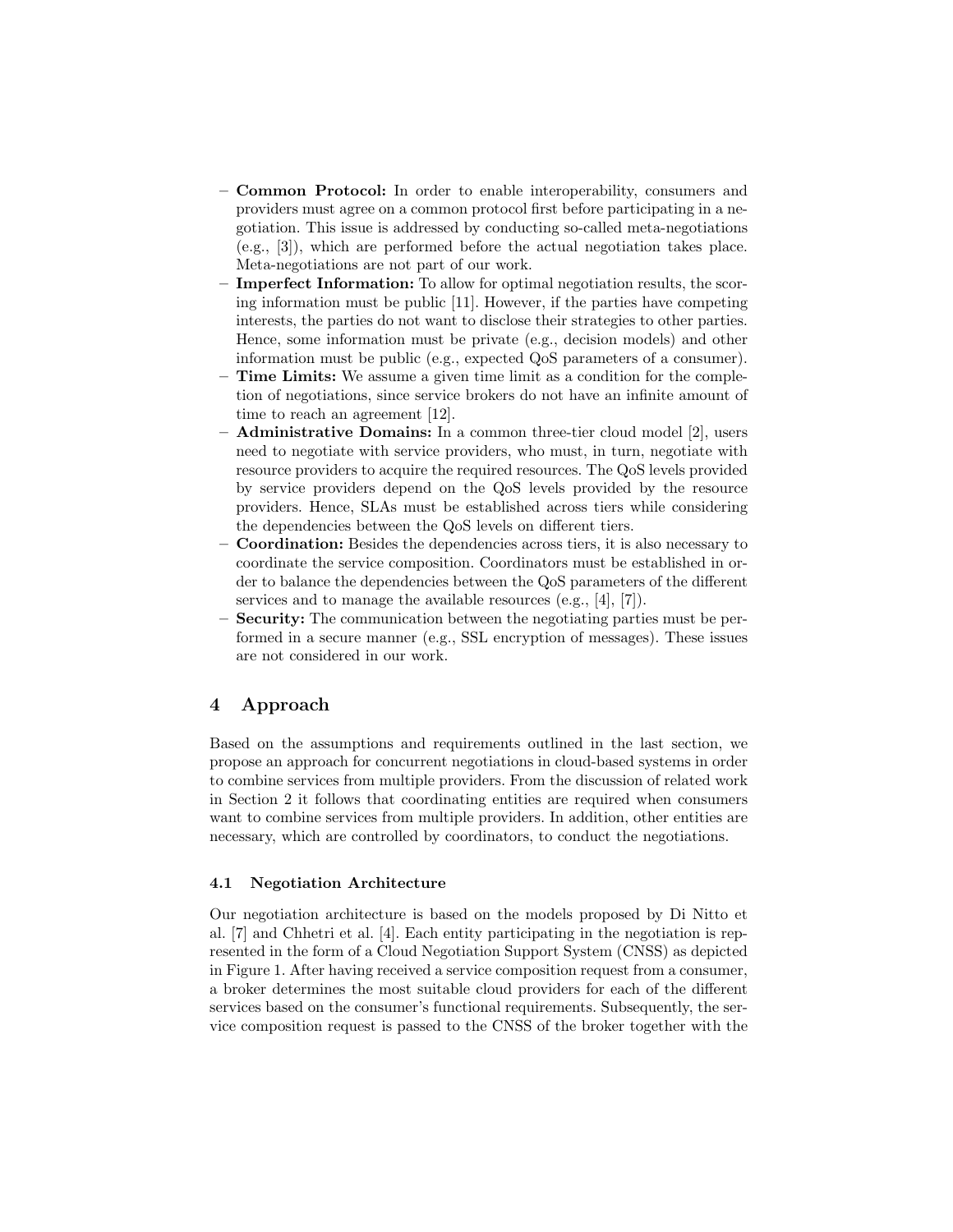

Fig. 1. Negotiation Architecture

provider lists. The CNSS then creates a coordinating entity (CE) responsible for managing the concurrent negotiations with the providers. The CE in turn creates several negotiating entities (NE) according to the number of services in the composition request. Each of them has the task to negotiate concurrently with multiple providers over the QoS parameters of a particular service. It can be observed in Figure 1, that this setup enables negotiations across different tiers. Service providers who want to obtain resources from resource providers initiate concurrent negotiations in a similar way. That is, a CE creates the required number of NEs which start negotiations with the respective resource providers. In order to account for the QoS parameters resulting from the negotiations with the brokers on consumer side, the CE of a service provider's CNSS must also observe these negotiations. Hence, the tasks of a CE can be defined from two perspectives.

- $-$  **CE** on behalf of consumers: Before initiating negotiations with providers, a CE has to split the consumer's requirements into global requirements for the composition and local requirements for each service that is part of the composition. The global requirements are observed by the CE and the local requirements are passed to the respective NEs. Since the CE manages the whole negotiation process, additional information such as session deadlines, reserve values or strategies is also passed to the NEs.
- CE on behalf of providers: A CE on provider side must be aware of the currently available service levels or resources. Furthermore, CEs on provider level must pass this information to NEs and observe their behaviour during negotiation on a higher level.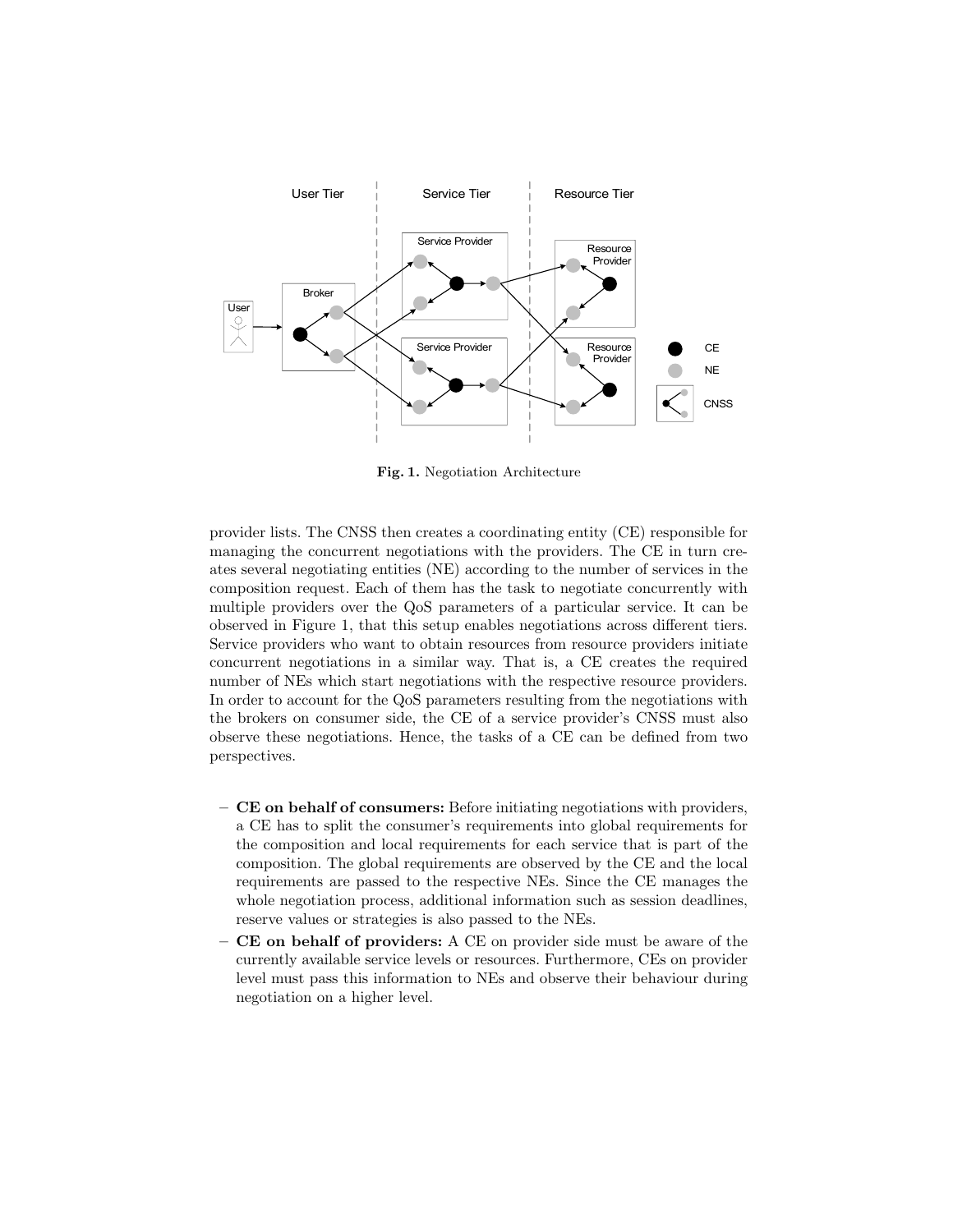Table 2. List of Message Types

| Message $(CE \leftrightarrow NE)$ | Meaning                                              |
|-----------------------------------|------------------------------------------------------|
| inform                            | CE passes required negotiation information to NE     |
| notify                            | NE uses notify message to report negotiation status  |
| Message $(NE \leftrightarrow NE)$ | Meaning                                              |
| call for proposal                 | Negotiation is initiated by requesting for proposals |
| propose                           | Negotiation is initiated with initiated proposal     |
| pre-proposal                      | Agent makes pre-proposal in the warum-up phase       |
| pre-accept                        | Agent temporarily accepts a proposal                 |
| pre-reject                        | Agent temporarily rejects other agent                |
| definitive-accept                 | Agent is formally bound to an agreement              |
| definitive-proposal               | Agent makes final (formal) proposal                  |
| definitive-reject                 | Agent rejects other agent completely                 |
| withdraw                          | Agent leaves the negotiation                         |

### 4.2 Two-Phase Negotiation Protocol

Communication between negotiating parties is essential in order to reach an agreement. Furthermore, the different parties must be aware of the rules of the negotiation they are participating in. Basically, the rules for interaction can be specified in the form of a negotiation protocol. In our negotiation architecture, a CE creates, informs, and also commands NEs if required. The NEs in turn communicate with multiple other NEs outside their own CNSS by exchanging messages. The message types, which are required in our concurrent negotiation scenario, are depicted in Table 2. The proposed message types are based on the FIPA specification [8] and the work by Aknine et al. [1]. As prerequisite for determining preferences for service offers and for conducting automated negotiations, the issues must be expressed in a common and formal way. Our expression is based on that proposed by Sierra et al. [11]. Each issue is characterized by a constraint interval in terms of a minimum and maximum value. Typically, either the minimum or the maximum value for an issue will be part of the initial proposal. The remaining upper or lower bound of the interval represents the reserve value. In our scenario, a proposal is defined as follows.

**Definition 1 (Proposal)** A proposal P is a message sent from a participant p to an opponent o and contains a set S of n issues and their values proposed by p. Each issue  $x_i$  with  $i = 1...n$  of the proposal corresponds to a specific quality parameter of a cloud service under negotiation. A proposal is valid, if every issue in the proposal is valid. An issue  $x_i$  is considered a valid issue, if its proposed value is within the intervals of p and o defined for this issue, i.e.,  $\forall x_i \in P$ ,  $x_i \in [min_i^p, max_i^p]$  and  $x_i \in [min_i^o, max_i^o]$ .

During negotiation, each party aims to maximize its utility. Since the negotiating parties have conflicting interests, concessions have to be made in order to reach a mutual agreement. The amount of concession depends on the applied strategy. In order to reach an agreement, the negotiating parties typically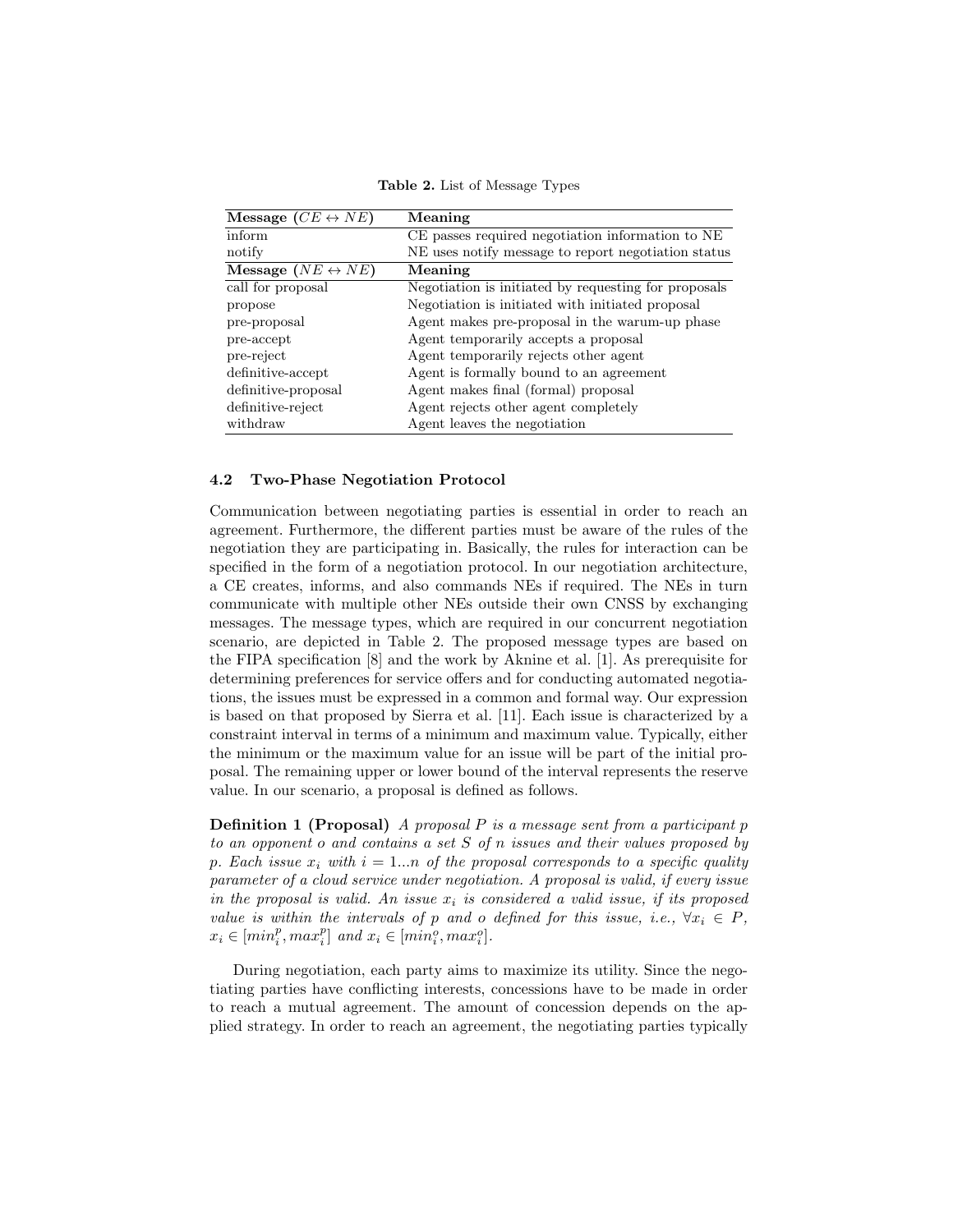alternate in making proposals. Based on the issues in the proposal, the utility for a proposal is calculated. Intuitively, a participant prefers one proposal over another, if the utility of the opponent's proposal to the participant is equal or higher than the utility of the participant's own proposal. In this case, a proposal is acceptable. However, since the negotiations in our scenario involve multiple parties, more than a single acceptable proposal may exist. Therefore, a proposal can be (temporarily) accepted, if the following condition holds [5]:

**Definition 2 (Acceptance Condition)** Let  $B_i$  with  $i = 1...n$  be a set of providers a consumer C negotiates with. A Proposal  $P_{B_i\rightarrow C}$  sent from provider  $B_i$  to consumer C can be accepted by C, if  $U_C(P_{C\rightarrow B_i}) \le U_C(P_{B_i\rightarrow C})$  and  $U_C(P_{B_i\rightarrow C}) = max(U_C(P_{B_i\rightarrow C})) \,\forall P_{B_i\rightarrow C}.$ 

After having given a formal expression for the negotiation issues and an acceptance condition for proposals, we can now elaborate on the different message types of the negotiation protocol applied in our scenario. The negotiation protocol is based on the protocols proposed by Dang and Huhns [6] and Aknine et al. [1]. As in their approaches, we also introduce two phases into the negotiation process: a warm-up and a countdown phase. During the warm-up phase, proposals are exchanged to find mutual interests. Afterwards, providers have to compete with other providers for the best proposal during the countdown phase. A two-phase approach has been chosen, since this protocol supports negotiations in a flexible manner. The negotiation participants are not immediately bound to the first accepted proposal. Instead, the negotiation continues, which allows the participants to find more appropriate proposals. The different message types are described in the following.

Message exchange between CE and NE: CEs create NEs to conduct concurrent negotiations with multiple providers for a particular type of service. An inform message is sent from a CE to an NE to provide the NE with all the information required for a negotiation (e.g., deadline, reserve value, strategy). In addition, a CE can send an inform message to interfere in the negotiation process (e.g., withdraw an NE from a negotiation). An NE in turn is able to report the negotiation status to a CE by sending a notify message.

Message exchange between NE and NE: NEs initiate negotiations with providers upon request of a CE by either sending an initial proposal or a call for proposal message to their opponents. In the latter case, NEs request initial proposals from providers. The negotiation is carried out in rounds. During the warm-up phase, the participants alternate in sending pre-proposal and counter pre-proposal messages until there is at least one acceptable proposal. An NE then determines the best proposal and sends a pre-accept message to the owner of this proposal and pre-reject messages to all other opponents. Subsequently, the receiver of the preaccept message formulates a definitive-proposal message and sends it back to the NE. Other opponents, who received a pre-reject message, may still participate in the negotiation. They can formulate pre-proposal messages and try to overbid the currently best proposal. Even a definitive-proposal can be overbid by a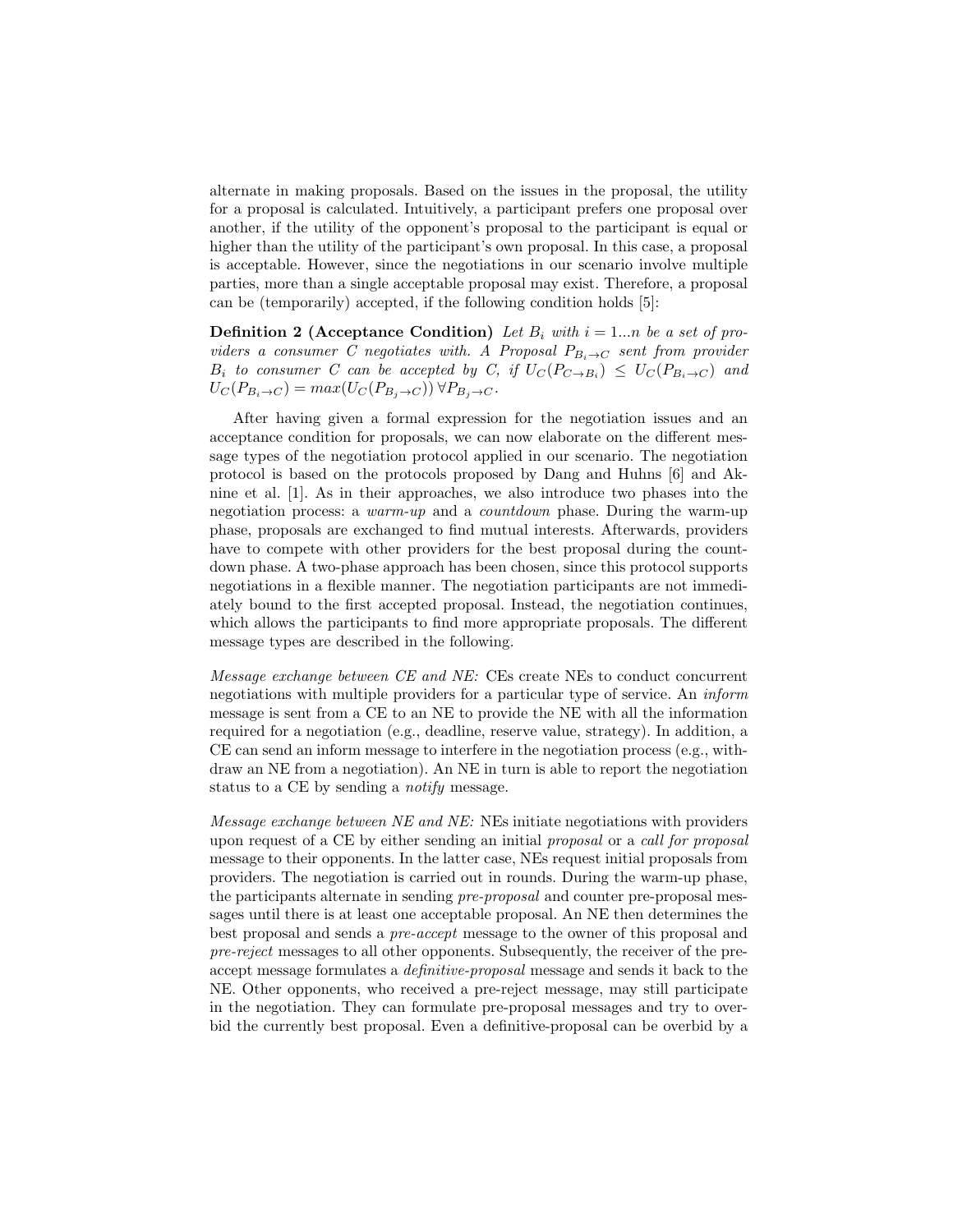pre-proposal sent by one of the participants in the last round. The overbidding process continues until a definitive-proposal is accepted as the best proposal. The owner of this proposal is notified by sending a *definitive-accept* message. All others receive a definitive-reject message and the negotiation is over. The last message type to be mentioned is the withdraw message. Such a message can be sent in any round during negotiation by a participant, who wants to leave the negotiation.

Simply by using the negotiation protocol, there is no guarantee that an agreement can be reached. Therefore, appropriate negotiation strategies are also necessary in order to increase the probability of reaching an agreement.

### 4.3 Negotiation Strategies

Negotiation strategies do not only affect the probability of reaching an agreement, but also affect the quality of an agreement (e.g., in terms of the achieved utility). Different strategies have been proposed in related work so far. Since time plays an important role in negotiation, even more so when concurrent negotiations are conducted between multiple competing parties, we apply and assess time-dependent strategies in our scenario.

In Section 4.2 we stated that each participant defines ranges  $x_i \in [min_i, max_i]$ for each negotiable issue. The utility values for an issue are typically defined as a value within a range from 0 to 1, with 1 representing the highest utility. Concerning the negotiation strategy, we find it intuitive to make an initial offer with the most preferred value for each issue and make concessions during negotiation to reach an agreement. Therefore, the utility value for the i-th issue  $x_i$  of a proposal P can be calculated by a utility function U as follows (e.g., [19], [14]):

$$
U_P(x_i) = \begin{cases} \frac{max_i - x_i}{max_i - min_i} & \text{if a decrease of } x_i \text{ leads to a higher utility} \\ \frac{x_i - min_i}{max_i - min_i} & \text{if an increase of } x_i \text{ leads to a higher utility} \end{cases}
$$

It can be obtained from the equations that the most preferred value for an issue is the minimum value in the first case and the maximum value in the second case. In order to determine the concession amounts for each issue in round t, we apply the time-dependent tactics as proposed by Sierra et al. [11]. Basically, a negotiation strategy can be defined by using one or more tactics. A pure strategy applies a single tactic to compute the next value for an issue, while a mixed strategy makes use of a weighted combination of tactics [10]. In our scenario, we use pure strategies based on the time-dependent tactic family. Using a time-dependent tactic, a counter proposal for issue i at round  $t \leq t_{max}$ with  $t_{max}$  representing the deadline is calculated as follows [11]:

$$
x_i = \begin{cases} min_i + \alpha_i(t)(max_i - min_i) & \text{if } U_P(x_i) \text{ is decreasing} \\ min_i + (1 - \alpha_i(t))(max_i - min_i) & \text{if } U_P(x_i) \text{ is increasing} \end{cases}
$$

Function  $\alpha_i(t)$  determines the concession amount made for issue i in round t. Besides the exponential function stated below, also a polynomial function can be used. We decided to use the exponential function, since it concedes slower at the beginning. The function is calculated as follows [11]: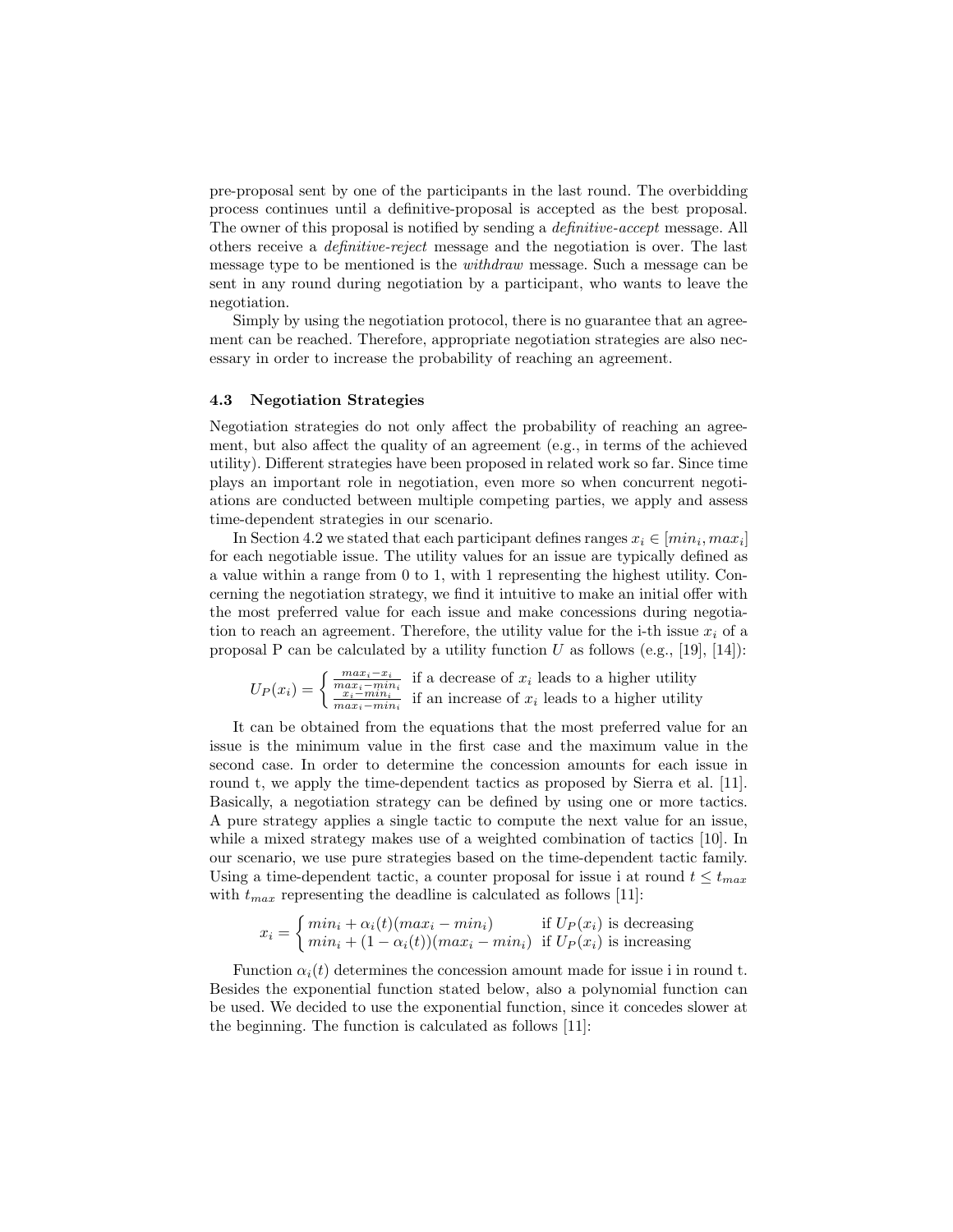

Fig. 2. Average Consumer and Provider Utility and Linear Tactic for Provider



Fig. 3. Average Consumer and Provider Utility and Boulware Tactic for Provider

$$
\alpha_i(t) = e^{(1 - \frac{t}{t_{max}})^{\beta} \ln k_i}
$$

The initial proposal can be obtained from  $\alpha_i(t)$  by multiplying  $k_i$  with the size of the constraint interval. The constant  $k_i$  can be chosen based on experience. The tactics are parameterized by the value  $\beta$ , which influences the concession amount [11]:

- Conceder  $(\beta > 1)$ : the negotiating party makes a great concession already at the beginning and soon reaches the reserve value
- Linear  $(\beta = 1)$ : the negotiating party makes an equal<sup>2</sup> concession in each round during negotiation
- Boulware  $(\beta < 1)$ : the negotiating party maintains its proposed value nearly all the time and only makes a great concession shortly before the deadline

# 5 Experimental Results

This section presents initial experimental results of our approach. For this purpose, the two-phase negotiation protocol as described in Section 4.2 has been implemented. Furthermore, we perform a comparison of the different time-dependent

<sup>&</sup>lt;sup>2</sup> when using the exponential  $\alpha_i(t)$  function concession is made in near constant rate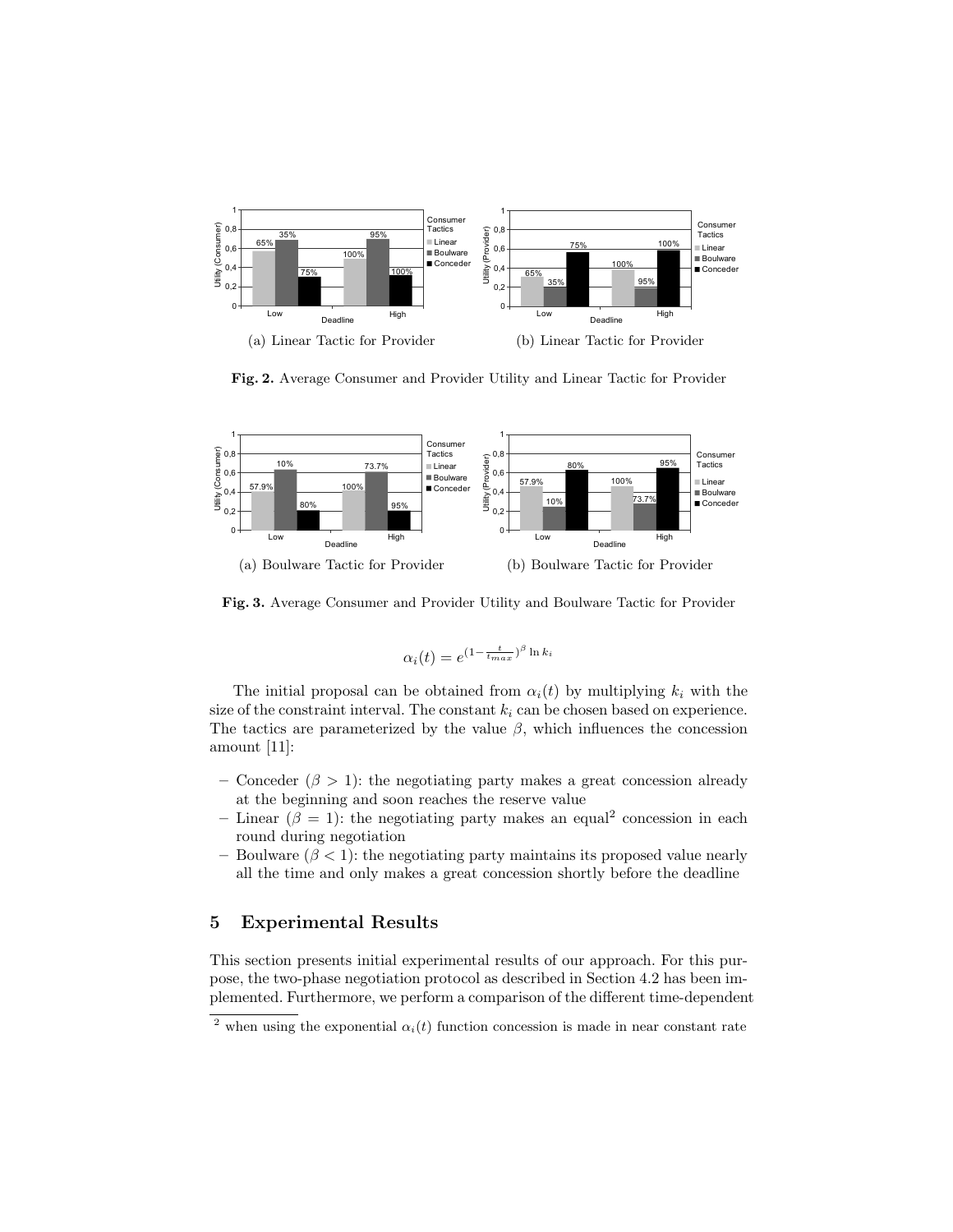

Fig. 4. Average Consumer and Provider Utility and Conceder Tactic for Provider

strategies applied for concurrent one-to-many negotiations in our cloud-based scenario. The evaluation is a proof-of-concept for the proposed approach and at the same time analyzes the influence of different provider and consumer strategies as well as different deadlines on the success rate and on consumer and provider utility. The simulations have been performed on a laptop with a Core 2 Duo 2.40GHz processor with 2 GB RAM and Ubuntu 11.04 as operating system. The different negotiating entities are represented by software agents. Repast Simphony<sup>3</sup> has been used as agent framework. Our setup for the experiments uses the settings applied in [10] as guideline. In each experiment, a consumer negotiates concurrently with 10 cloud providers and a specific type of strategy is applied one each side. All providers use the same type of strategy, but the strategic parameter  $\beta$  (i.e., the concession amount) can be different. The strategies on consumer and provider side do not change during negotiation. We performed separate experiments to analyze the effect of different strategies and deadlines on the utility values and success rate. Each strategy has been evaluated with respect to the other three time-dependent strategies using either low or high deadlines on both sides. Hence, comparing 3 consumer strategies with 3 provider strategies using 2 different deadlines we obtain a total number of 18 experiments. For each experiment, 20 test cases have been generated. The  $\beta$  value of the consumer is 0.5, 1, and 2.5 for strategy boulware, linear, and conceder, respectively. Providers'  $\beta$  values are randomly selected between  $(0.0,1.0)$  if boulware strategy is used, are equal to 1.0 if the strategy is linear, and are in range (1.0,5.0] if the conceder strategy is applied. In each experiment, consumer and providers either randomly select their deadline between [10,15] rounds in case of a low deadline experiment or between [25,30] rounds in case of a high deadline experiment. The initial proposals of consumer and providers are also generated at random for each of the 20 scenarios, but the 20 scenarios are fixed for all of the 18 experiments. Proposals in our experiments comprise three different issues: price, response time, and availability. The ranges of the different issues used for proposal generation are listed in Table 3.

<sup>3</sup> http://repast.sourceforge.net/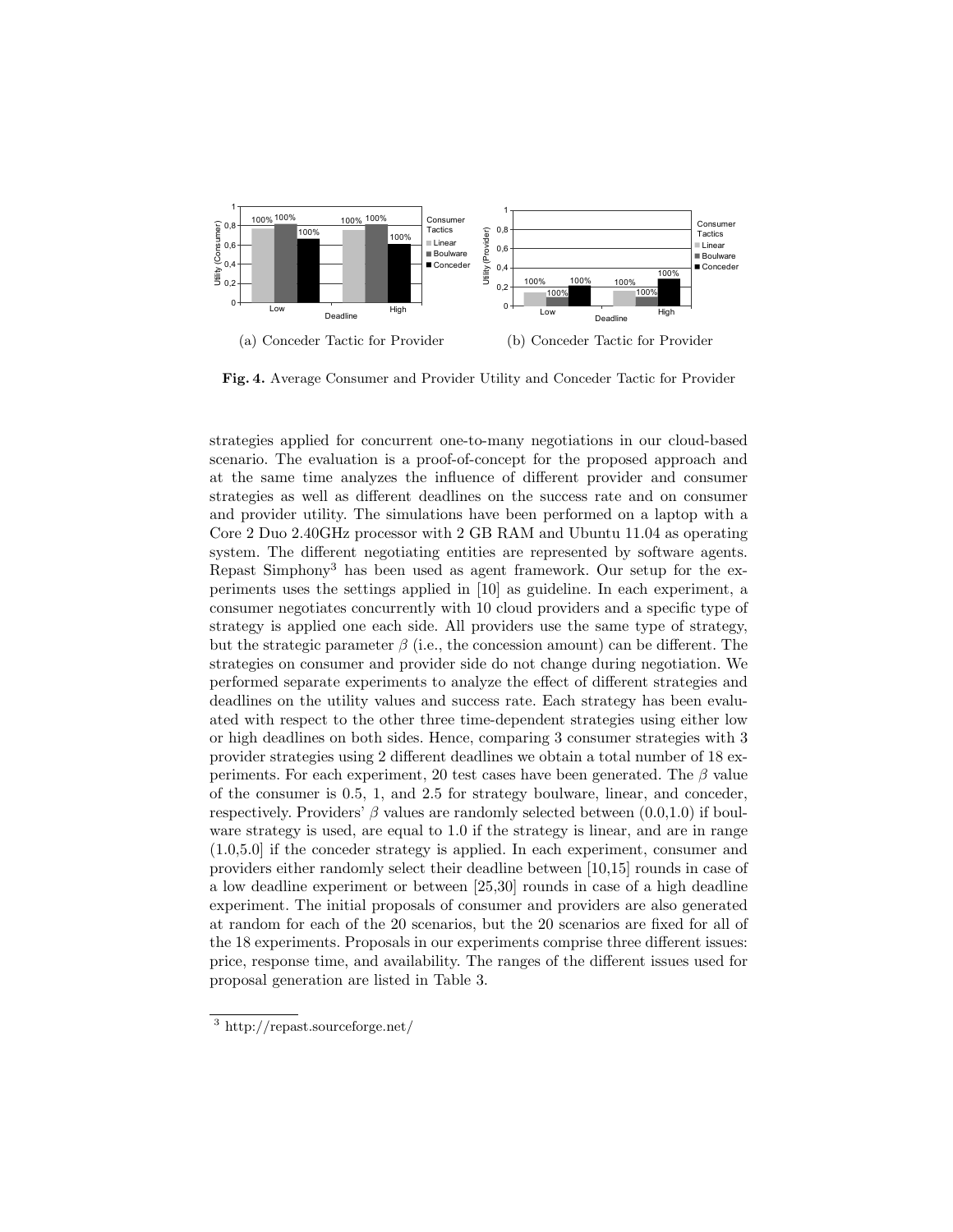The outcomes of the evaluation are depicted in Figures 2 to 4. The Figures display the average utility either to consumer or provider of all successful deals depending on the strategies and deadlines used in each experiment. In addition, each bar indicates the percentage of successful deals (i.e., success rate). For each experiment, average utility and success rate are calculated as follows:

$$
avg. \text{ } utility_{cust/prov} = \frac{\sum \text{ } utility_{cust/prov}}{|Deals_{succ}|} \qquad succ. \text{ } rate = \frac{|Deals_{succ}|}{|Deals_{all}|} \qquad (2)
$$

The average run times of a single scenario in case of low and high deadlines are 50 ms and 80 ms, respectively. The simulation of a single experiment (20 scenarios) takes between 0.7 and 2.5 seconds. It can be obtained from the results that the deadline has only a marginal effect on the utility values of the consumer and provider, but even more on the success rate of the negotiations. Therefore, it can be more beneficial to make use of a higher deadline in order to reach an agreement. Nevertheless, in case of low deadlines, the success rates of the different strategies differ considerably. Hence, if there is an urgent need for a consumer to reach an agreement, applying a conceder strategy or, as the second best option, a linear strategy, gives a consumer the biggest chance to succeed. On average, the linear strategy provides a greater utility to the consumer than the conceder strategy. The boulware strategy is the dominant strategy on consumer side concerning the amount of utility, but only with little chance to succeed in case of low deadlines. On provider side, the boulware and the linear strategy provide the highest utility to the provider. They do not differ very much concerning the amount of utility, but their success rates slightly differ depending on the strategy applied by the consumer. The conceder strategy should not be applied from a provider's point of view, since it achieves the worst utility values in all experiments. Finally, the utility values of consumer and provider must be compared to each other. If the consumer applies a boulware strategy, the amount of utility to the consumer is always higher than the amount of utility to the provider. The reverse case occurs, when a consumer applies the conceder strategy, except for this situation when the provider also applies the conceder strategy. Nearly similar utility values are obtained on average, when the consumer applies a linear strategy and the provider applies a boulware strategy.

Summarizing, if we consider the best trade-off between amount of utility and success rate, a consumer should apply a linear strategy in case of low deadlines and a boulware strategy in case of high deadlines. On the provider side, the linear strategy has higher success rates on average, but the boulware strategy provides

Table 3. Ranges for Consumer and Provider Proposals

| Issue                 |                   | Consumer       | Provider         |                |  |
|-----------------------|-------------------|----------------|------------------|----------------|--|
| Price                 | min[8,12]         | max[18,22]     | min[10, 15]      | max[20,25]     |  |
| Resp. Time            | min[1,5]          | max[10,15]     | min[1,7]         | max[13, 17]    |  |
| A <i>validibility</i> | $min[-99.999,95]$ | $max[-85,-80]$ | $min[-99.9,-90]$ | $max[-80,-70]$ |  |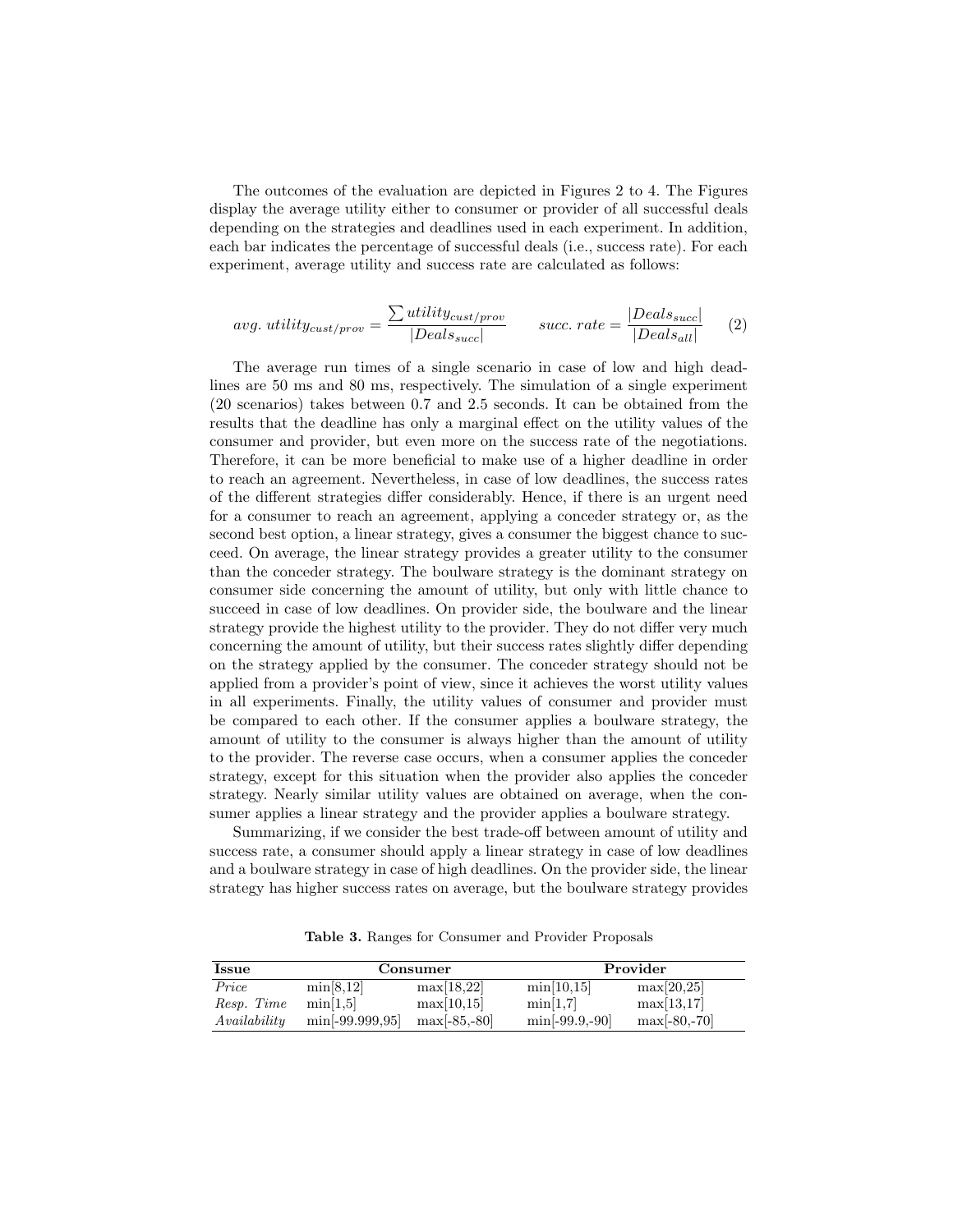a slightly higher amount of utility to the provider. If a balance must be achieved between the average utility values of consumer and provider, a consumer should apply a linear strategy while a provider uses a boulware strategy.

# 6 Conclusion

In this paper, we have presented an approach for concurrent negotiations in cloud-based systems. We have introduced a CNSS-based architecture and a twophase negotiation protocol to conduct negotiations with multiple providers across multiple tiers. In addition, we have evaluated the applicability of three different time-dependent strategies for negotiation in our scenario. The results reveal that the deadline has a large effect on the success rate, but less on the achieved utility. Furthermore, we have seen in low deadline experiments that the best strategy of a consumer in terms of utility and success rate highly depends on the strategy of the opponent. Therefore, appropriate mechanisms have to be developed to determine a previously unknown strategy or new strategy variants of the opponent. This permits an agent acting on behalf of a consumer to better react to the providers' strategies. For this purpose, also appropriate decision support systems have to be developed, which choose the most promising strategies for consumers. Further enhancements of our approach are the evaluation of other negotiation strategies (e.g., resource dependent tactics) and the assessment of mixed strategies. Finally, a coordinator mechanism must be developed, which specifies the actions of a CE, when and how to interfere in negotiations.

# References

- 1. Aknine, S., Pinson, S., Shakun, M.: An Extended Multi-Agent Negotiation Protocol. Autonomous Agents and Multi-Agent Systems 8(1), 5–45 (2004)
- 2. Armbrust, M., Fox, A., Griffith, R., Joseph, A., Katz, R., Konwinski, A., Lee, G., Patterson, D., Rabkin, A., Stoica, I., et al.: A View of Cloud Computing. Communications of the ACM 53(4), 50–58 (2010)
- 3. Buyya, R., Yeo, C.S., Venugopal, S., Broberg, J., Brandic, I.: Cloud Computing and Emerging IT Platforms: Vision, Hype, and Reality for Delivering Computing as the 5th Utility. Future Generation Computer Systems 25(6), 599–616 (2009)
- 4. Chhetri, M.B., Lin, J., Goh, S., Zhang, J.Y., Kowalczyk, R., Yan, J.: A Coordinated Architecture for the Agent-based Service Level Agreement Negotiation of Web Service Composition. In: Proceedings of the Australian Software Engineering Conference. pp. 90–99 (2006)
- 5. Dang, J., Huhns, M.: An Extended Protocol for Multiple-Issue Concurrent Negotiation. In: Proceedings of the 20th National Conference on Artificial Intelligence. pp. 65–70 (2005)
- 6. Dang, J., Huhns, M.: Concurrent Multiple-Issue Negotiation for Internet-based Services. IEEE Internet Computing 10(6), 42–49 (2006)
- 7. Di Nitto, E., Di Penta, M., Gambi, A., Ripa, G., Villani, M.: Negotiation of Service Level Agreements: An Architecture and a Search-based Approach. In: Proceedings of the 5th International Conference on Service-Oriented Computing (ICSOC 2007). pp. 295–306 (2010)